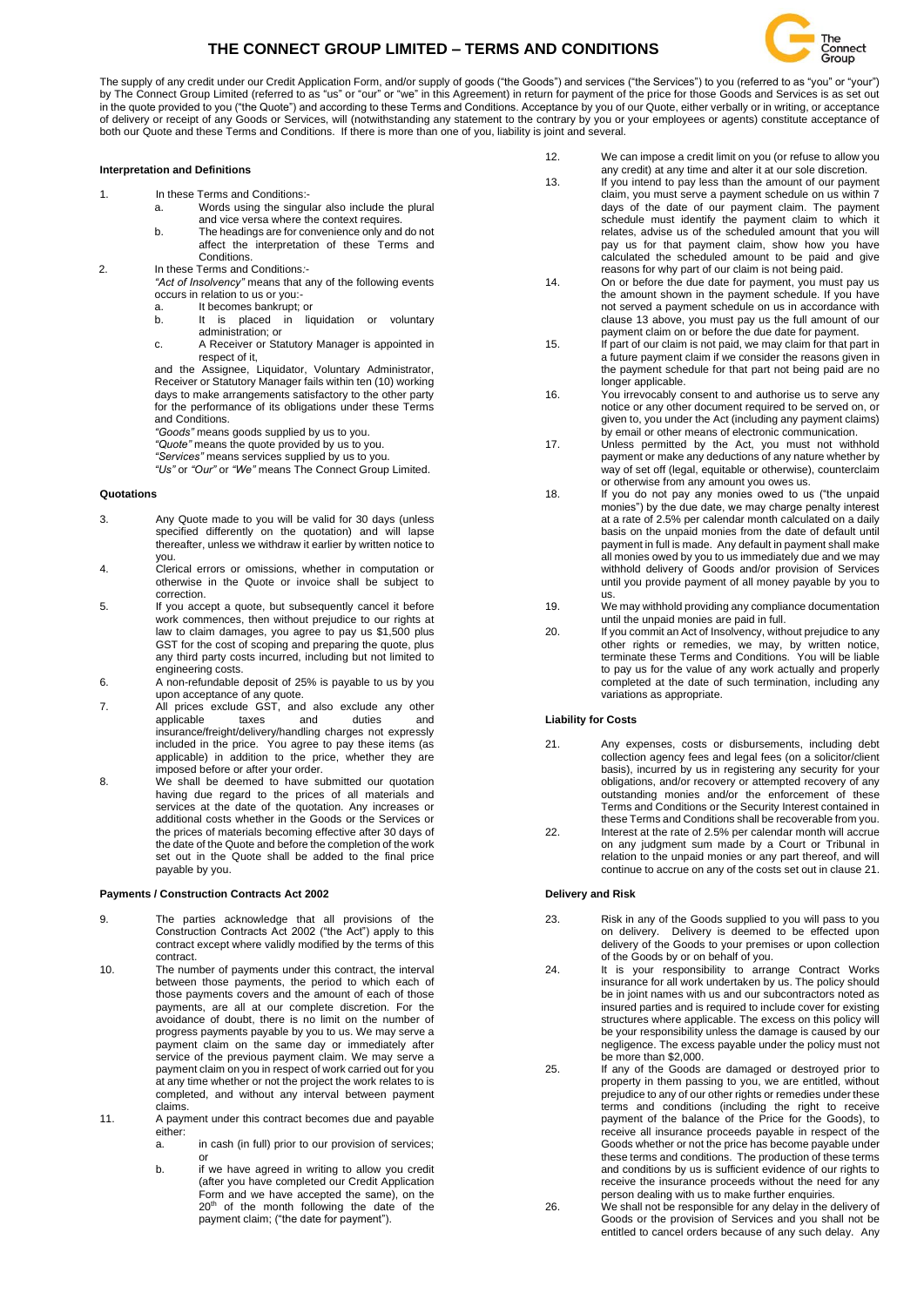date or time stated for dispatch is an estimate only and not to be treated as a condition of sale.

#### **Security Interest**

- 27. Ownership of all the Goods supplied to you by us will not pass on delivery but will remain with us until we has received total payment in cleared funds of all monies owing by you to us (whether relating to those Goods, the supply of services or to any other personal property supplied). We hold a Security Interest in all Goods supplied to you for payment of those monies.
- 28. Until all monies due to us are paid by you, you agree to act as a fiduciary of us and that you will:
	- a. Not sell, charge or part with possession of the Goods, otherwise than for their full value in the ordinary course of business;
	- b. Not alter, obliterate, or deface the Goods and will not alter, obliterate, deface, cover up, or remove any identity mark indicating that the Goods are our property.
	- c. Store the Goods in such manner that they are clearly identifiable as our property and keep separate records of the Goods;
	- d. Hold the proceeds of the resale of the Goods in trust for us, in a separate and identifiable manner.
- 29. At our request, you will promptly deliver, execute or do (or cause to be executed, delivered or done) any documents, contracts, agreements, deeds or other action that we may require from time to time to give effect to these Terms and Conditions, including without limitation doing all such things as we may require to ensure that the Security Interest created under these Terms and Conditions constitutes a perfected Security Interest over the Goods. This includes, but is not limited to, providing any information we request to complete a financing statement or a financing change statement for the Personal Property Securities Register.
- 30. Where you are in default, you agree to us entering the place where the Goods are located, or where we reasonably believe that the Goods are located, and taking possession of and selling the Goods even if we do not have priority over other persons having a Security Interest in the Goods. Sections 108, 109 and 120(1) of the Personal Property Securities Act 1999 do not apply to the extent that they are inconsistent with this clause.
- 31. You waive any right to receive a verification statement under the Personal Property Securities Act 1999.
- 32. Nothing in section  $114(1)(a)$ , 133 and 134 of the Personal Property Securities Act 1999 shall apply to these Terms and Conditions.
- 33. Your rights as a debtor under sections 116, 120(2), 121, 125-127, 129, and 131 of the Personal Property Securities Act 1999 shall not apply to these terms and conditions.
- 34. We shall be entitled at any stage during the completion of work for you to request such security or additional security as we shall in our sole discretion think fit and we shall also be entitled to withhold supply of goods or credit arrangements until such security or additional security shall be obtained.
- 35. We may issue proceedings to recover payment for the Goods notwithstanding that ownership of the Goods may not have passed to you.

#### **Exclusion of liability**

- 36. If you are in trade and are acquiring the Goods or Services for business purposes, the guarantees under the Consumer Guarantees Act 1993 and sections 9, 12A, 13 and 14(1) of the Fair Trading Act 1986 do not apply.
- 37. Unless you have rights under the Consumer Guarantees Act 1993 or other legislation which cannot be excluded or limited, there are no warranties express or implied. This includes implied warranties as to merchantability and fitness for a particular purpose.
- 38. Once you have paid us for the Goods, we will pass on to you the benefit of any manufacturer's warranty that applies to the Goods, without being directly liable to you under any such warranty. The manufacturer will normally supply a warranty with the Goods which may or may not include free onsite support, or free labour, for part or whole of the warranty period.

## **Limitation of Liability**

- 39. You agree to notify us in writing as soon as you identify any damage or defect in the Goods or Service that we supply you, giving us full details.
- 40. We will not be responsible for any damage or defect where you or your associated parties, are responsible for having caused it.
- 41. Our liability to you, subject to any statutory right you may have which cannot be excluded, is limited to the remedy or

refund under clause 42. We shall not be liable to you for any special, direct, indirect or consequential losses or damages, including any loss whatsoever and howsoever arising out of our supply of Goods and/or Services to you, whether arising in contract, equity, tort (including negligence), or on any other legal basis.

- 42. We shall not be liable to you for any loss or damage arising from any delay or failure to perform our obligations due to a matter beyond our control.
- 43. Your sole remedy against us shall be limited to breach of contract and the extent of any such liability shall be limited as follows:
	- a. If the breach relates to Goods the extent of any such liability shall be limited, at our option, to our repair or replacement of the Goods, or payment of the cost of repairing or replacing the Goods or acquiring equivalent Goods.
	- b. If the breach relates to Services the extent of any such liability shall be limited, at our option, to supplying the Services again; or payment of the cost of having the services supplied again. We will not, in any case, be liable for any other losses or damages whether general, exemplary, punitive, direct, indirect or consequential, including loss of business profits whether arising in contract, equity, tort (including negligence), or on any other legal basis.
	- c. For the avoidance of doubt, we must be given the first right to repair or replace the Goods or Services and we will not be responsible for any costs where you have asked someone else to provide repairs or replacements, where we have not first approved this in writing.
- 44. No action may be brought against us unless notice of such claim is given to us within five working days of delivery of the Goods or provision of the Services. We shall be released from all or any liability unless proceedings are brought in a Court of competent jurisdiction within one year of the date of delivery of the Goods or provision of the **Services**

#### **Health and Safety at Work Act 2015**

- 45. The parties acknowledge that they both have duties under the Health and Safety at Work Act 2015, which requires them to identify risks and take steps to eliminate, isolate or minimize those risks. Where we work at your premises (or premises under your control), you will be responsible for:
	- a. Supplying an appropriate working area for the works to take place at the premises;
	- b. Advising us of any hazards at the premises, and taking all steps required to ensure that the premises is a safe working environment for the purposes of the Health and Safety at Work Act 2015;
	- c. Advising us of any hazards and site-specific requirements for the area where the work is performed, including requirements imposed by a third party (e.g. a head contractor);
	- d. Taking all steps reasonably required by us to ensure that the working environment is safe and healthy.

#### **Disputes**

46. If either party notifies the other in writing of a dispute relating to these Terms and Conditions,

- a. the parties must endeavour to resolve the dispute in good faith. The parties may agree to use a Mediator.
- b. Disputes may be dealt with by adjudication as provided for in the Construction Contracts Act 2002.
- c. If any dispute cannot be resolved in accordance with Clause 44(a), it must be referred to arbitration in accordance with the provisions of the Arbitration Act 1996.
- d. The dispute must be referred to a sole Arbitrator agreed to by the parties. If the parties cannot agree on the sole Arbitrator, then either party may request the appointment of a sole Arbitrator nominated by the Registrar of the Building Disputes Tribunal (NZ) Limited.

Nothing in this clause prevents either party from taking legal action to enforce payment of any debt due, nor where required to seek interlocutory or injunctive relief*.* 

## **General Provisions**

47. These terms apply to all transactions where we supply Goods or Services to you. If there is any inconsistency between these terms and the Quote provided by us, then the Quote shall prevail unless otherwise agreed by us in writing. If there is any inconsistency between these terms and any order submitted by you or any other arrangement